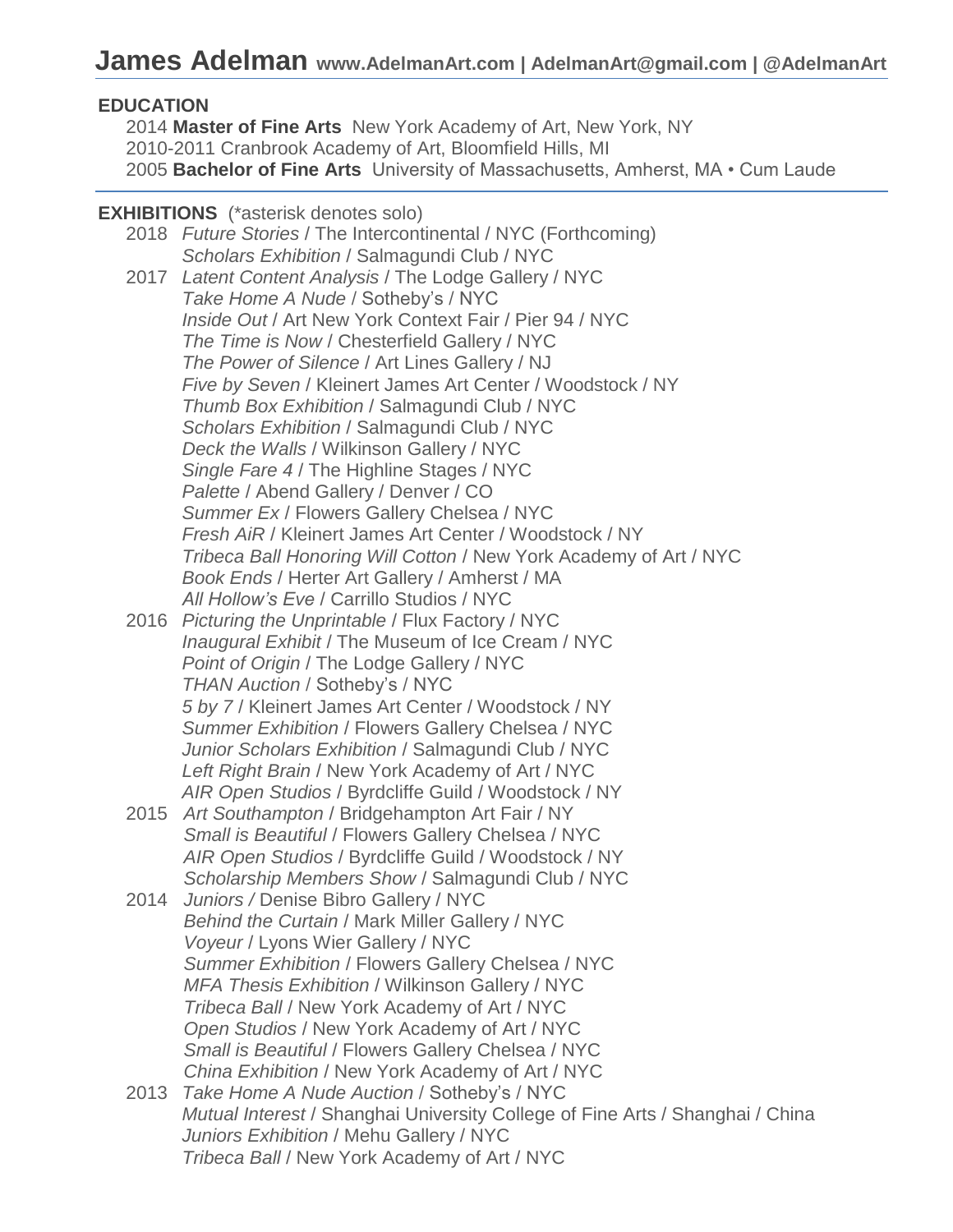*Single Fair 3* / RH Gallery / NYC  *Spaces* / New York Academy of Art / NYC

- 2012 *Summer Special Exhibition* / SCNY / NYC *Heads* / New York Academy of Art / NYC *The Drawing Room* / Milavec Hakimi Gallery / NYC *Junior Scholar Exhibition* / Salmagundi Club / NYC
- 2011 *The Barn to the Big Apple* / Herter Art Gallery / Amherst / MA *Salmagundi Club Summer Potpourri Show* / Salmagundi Club / NYC *Salmagundi Junior Scholar Exhibition* / Salmagundi Club / NYC
- 2010 *Winter Solstice* / Forum Gallery at Cranbrook / Bloomfield Hills / MI *Studios* / Cranbrook Academy of Art / Bloomfield Hills MI *Open Views* / VSC Barbara White Fishman Building / Johnson / VT *The Poetry of Space* / Artana Gallery / Boston / MA \* 2008*James Adelman: Unresolved* / Gallery 51 / NJ
- 2008 *A Little Night Art II* / Montclair Arts Council / NJ *Spring Showcase* / Gallery 51 / NJ
- 2007 *S.O.S: Shelter Our Sisters* / Bobbi Brown Studios / Montclair / NJ
- \* 2006*James Adelman: Paintings in Three Styles* / Gallery 51 / Montclair / NJ
- \* 2005 *James Adelman: Recent Work* / Augusta Savage Gallery / Amherst / MA
- 2005 *Open Barn* / The Art Barn / Amherst / MA *Junior/Senior Award Show* / Herter Art Gallery / Amherst / MA 2004 *Drawings from the Five Colleges* / Eli Marsh Gallery / Amherst / MA *Art Show Amherst* / Amherst Common / Amherst / MA *Junior/Senior Award Show* / Herter Art Gallery / Amherst / MA
- 2002 *Works From La Chateau de la Napoule* / Herter Art Gallery / Amherst / MA *Beginnings* / Herter Art Gallery / Amherst / MA

# **AWARDS, HONORS, AND RESIDENCIES**

- 2018 President's Award / Salmagundi Club / NYC
- 2017 Pollack-Krasner Foundation Residency Funding Byrdcliffe Artist in Residence Fellowship / Woodstock / NY Alumni Host Committee Appointee / New York Academy of Art / NYC Deanne Keller Memorial Award / Salmagundi Club / NYC Panel Discussion / Kleinert James Art Center / Woodstock / NY Panel Discussion / The Lodge Gallery / NYC Permanent Collection of the Salmagundi Club
- 2016 Work Featured in Vogue Magazine Artist's Talk / Flowers Gallery / NYC President's Award / Salmagundi Club / NYC Pollack-Krasner Foundation Residency Funding Panel Discussion / The Lodge Gallery / NYC Byrdcliffe Artist in Residence Fellowship / Woodstock / NY
- 2015 Pollack-Krasner Foundation Residency Funding Brydcliffe Artist in Residence Fellowship / Woodstock / NY Nominee for New York Academy of Art's Scotland Residency
- 2013 University of Shanghai & Central Academy of Fine Arts Residency / Shanghai & Beijing / China
- 2012 Junius Allen Memorial Award presented at the Salmagundi Club / NYC
- 2010 Vermont Studio Center Fellowship and Residency / Johnson / VT Artist's Talk and Slide Presentation at the Vermont Studio Center / Johnson / VT
- 2010 (Ongoing) Salmagundi Club Scholarship Member / NYC
- 2002 La Chateau de la Napoule Artist Residency / Mandelieu-La Napoule / France